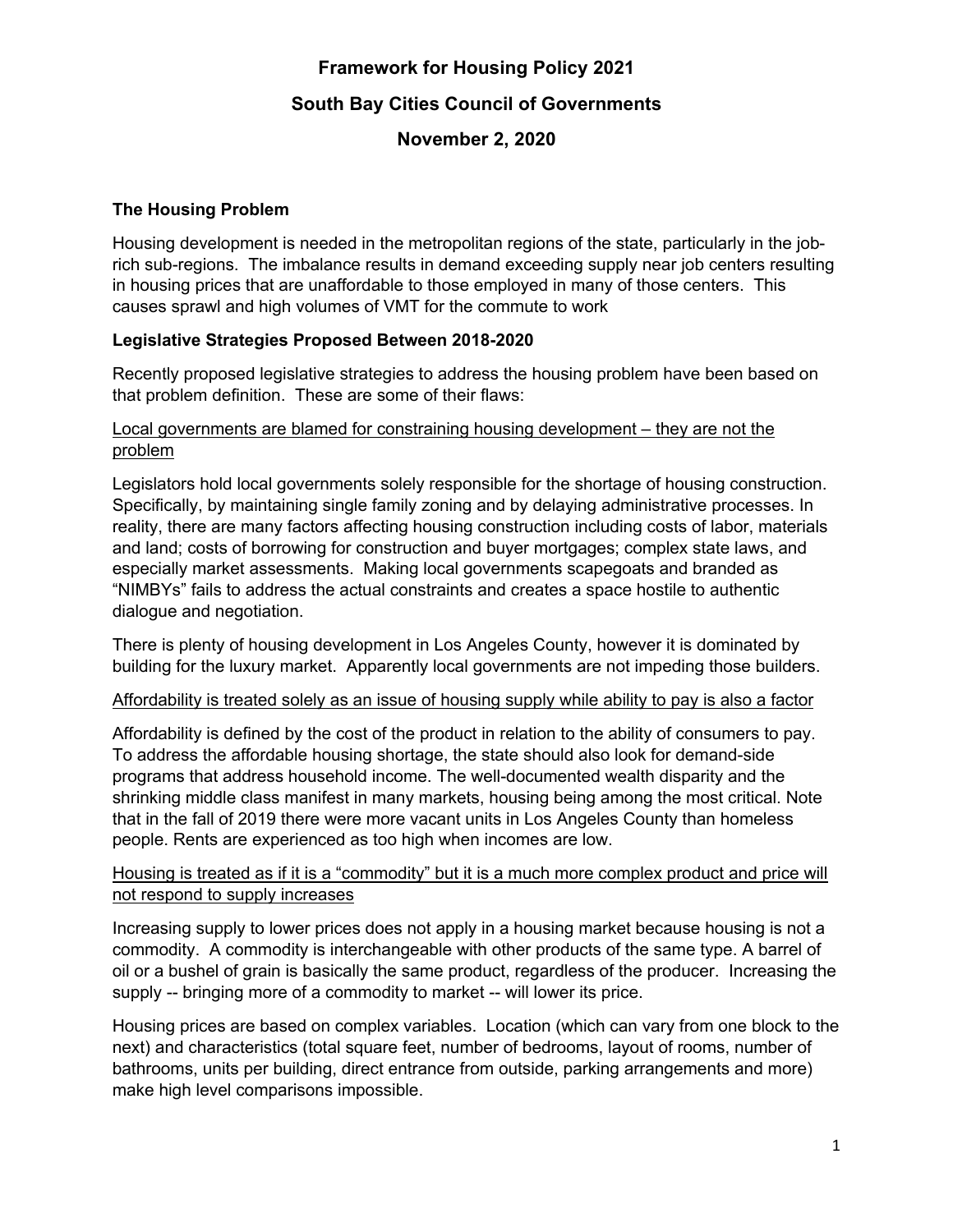Housing supply is just not a commodity and so more supply does not mean lower price as it might with a barrel of oil. Empirical research on the impact of increased supply on housing prices has validated this conclusion.

Location adjacent to job centers or public transit is treated as more desirable to consumers than house characteristics such as internal size.

Another leading theory in addressing housing market failures is that location is more important than product type. Home quarantine in response to COVID-19 has resulted in increased preference for single family living on lots with backyards. Telework has facilitated the outmigration from crowded apartment districts to more spacious areas on the periphery and, in some cases, out of state to places like Montana. Proximity to work is not required for information workers. Long commutes will become increasingly rare.

Public transit service performance in many areas, the South Bay in particular, is so poor that housing in proximity to it does not relieve the auto-dependency that produces GHG emissions.

Living space is highly correlated with wealth. The rich like spacious living. Being middle class means the most affordable option is a modest sized single-family home. Increasing density in single family neighborhoods, especially through by-right privileges, is understood by many as an attack on the middle class itself.

By-right density is justified by the premise that local government's single-family zoning is the main barrier to increasing housing supply but over-riding local zoning violates the public trust, and reduces the possibility that GHG emissions can be controlled.

The SBCCOG opposed SB 827 and SB 50 and all other bills that proposed by-right development. One basis for the opposition lies in the concept of the public trust, a foundation of democratic government, with its idea that within the public lies the true power and future of a society. Local zoning ordinances are a product of a democratic process based on direct public participation. A state policy that negates those public decisions is clearly un-democratic.

Because of the climate crisis and the absolute need to reduce GHG emissions, local planning has never been more important. The goal of South Bay cities is to use housing development to shape "complete neighborhoods" for environmental and social purposes. This is to be achieved through a process we refer to as *Neighborhood Oriented Development* which is the basis for the sub-regional Climate Action Plan – the plan that identifies strategies and policies for reducing GHG emissions in compliance with state established targets.

Over-riding local zoning cedes authority over the urban form to for-profit developers who, without guidance from local policies including zoning, should not be expected to develop a sustainable built environment. This is the wrong time to reduce the significance of the only planning centers that can produce carbon-reducing policies.

## **The "No Housing" Legislation Option**

COVID-19 has in the minds of most policy makers, changed everything. Jobs and housing markets are in turmoil. Many businesses have closed permanently. Transit demand, waning for the last 10 years, has dramatically declined further. New practices like telework, distance education and telemedicine suddenly appeared as adaptations and there is substantial evidence that housing preferences have turned from small and dense to larger and spacious.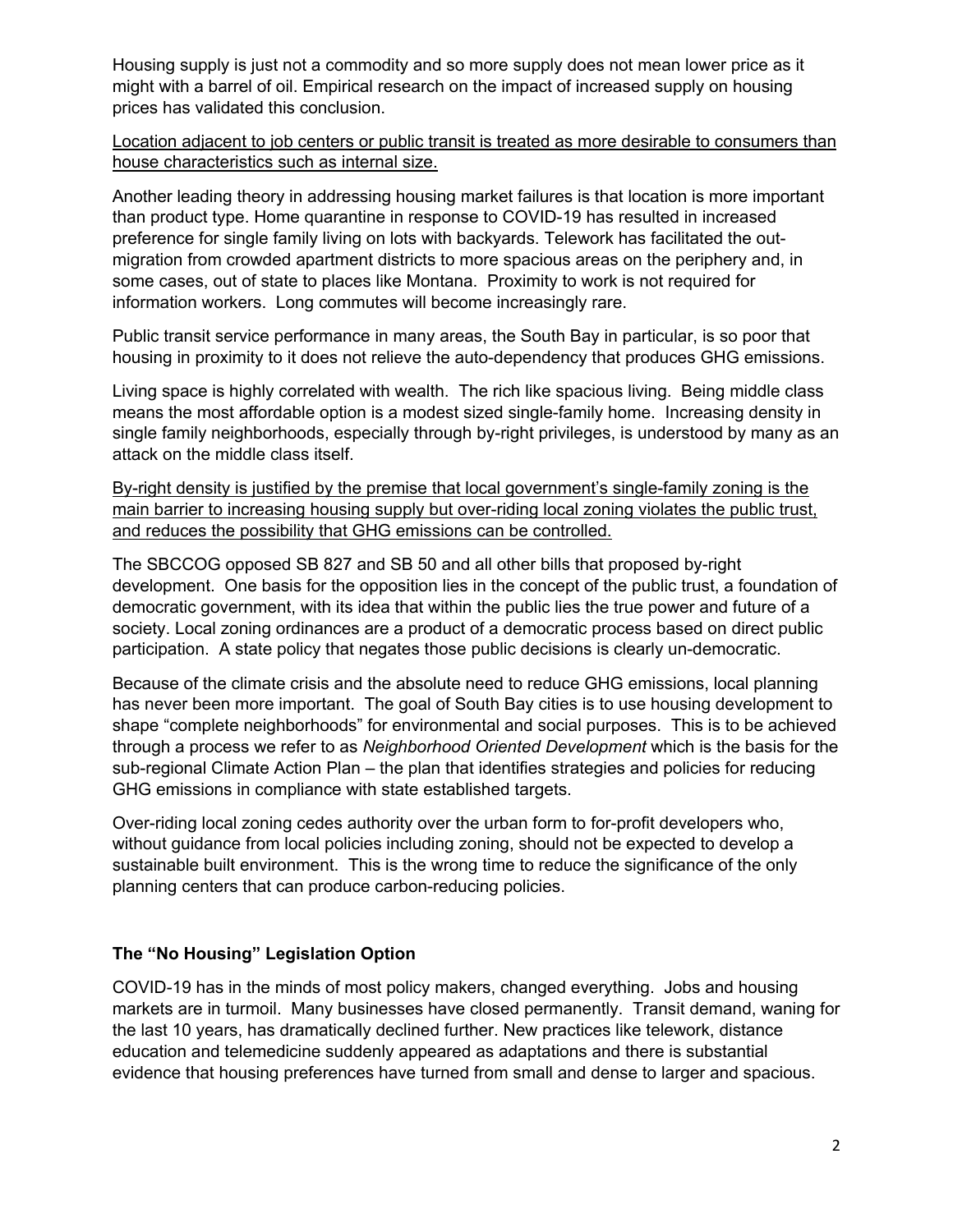Meanwhile, despite having formulated policies over the last several years, housing density advocates are virtually alone in not re-thinking their policies. Buildings have a long life – typically 50 to 100 years – so development policies need to be grounded in reality, not theory. It will be irresponsible of the state legislature to pursue its housing policy arc as if COVID-19 had not happened. The legislature must step back and re-assess housing needs as COVID-19 recovery begins and a new normal emerges.

Specifically, the Department of Finance should be directed to review its population forecast. Key variables that have changed due to COVID include international in-migration, domestic outmigration, deaths over births, and the household formation rate – a significant factor that can be flexibly estimated to reach political objectives and which should be available for broad public scrutiny before re-calculating RHNA targets.

## **SBCCOG's Proposed Legislative Responses**

The South Bay Cities Council of Governments, on behalf of our 15 incorporated cities, offer this legislative agenda that we believe will more effectively address the housing affordability problem than previous legislative proposals. These are broadly defined initiatives that we intend for our representatives to use as a guide when fashioning specific legislation or offering amendments to proposals submitted by others.

In general, the state is larger than most nations and incredibly diverse – demographically, economically, geographically, etc. Effective housing policy will respect that variety and allow local jurisdictions to adopt strategies that fit their circumstances.

As a consequence of that diversity, local jurisdictions have unique needs. Sub-regions in Los Angeles and Orange Counties need an approach that is different from the IE or North County. The SBCCOG wants to see legislation that addresses those diverse characteristics and meets the needs of the individual sub-regions rather than adopting a blunt instrument of statewide onesize-fits-all policy.

State bureaucracy is organized in silos. However, those silos converge and hit the ground in cities where housing problems are encountered along with GHG emissions, air quality, traffic, schooling, policing, budgets and more. Everything impacts everything else. Cities must use housing development to fit within broader strategy, especially for shaping "complete neighborhoods" through, in our case, a process of *neighborhood oriented development.* State government should not disrespect the analysis and politics that produced this strategy.

Assuming that some form of housing legislation proceeds in 2021, these are the themes that the SBCCOG proposes

- 1. Assistance to help redevelop under-performing commercial districts into housing. COVID-19 has accelerated a trend of declining physical retail underway for several years and added the prospect of similar impacts on office space. The health of every community requires redevelopment of space that has become obsolete; housing will help revitalize those areas.
- 2. Funding to assess our current *carrying capacity.* To absorb population growth, our cities must know which systems are in danger of being overwhelmed and need investment to protect quality of life. This will include sewers, solid waste systems, water supply, schools, medical systems, municipal services, broadband capacity, etc. A 2003 SBCCOG study of carrying capacity identified a serious shortage of open space which led one of our cities to develop a new park. Special attention must be shown to protect those most likely to absorb the costs of over-matched services -- our disadvantaged communities.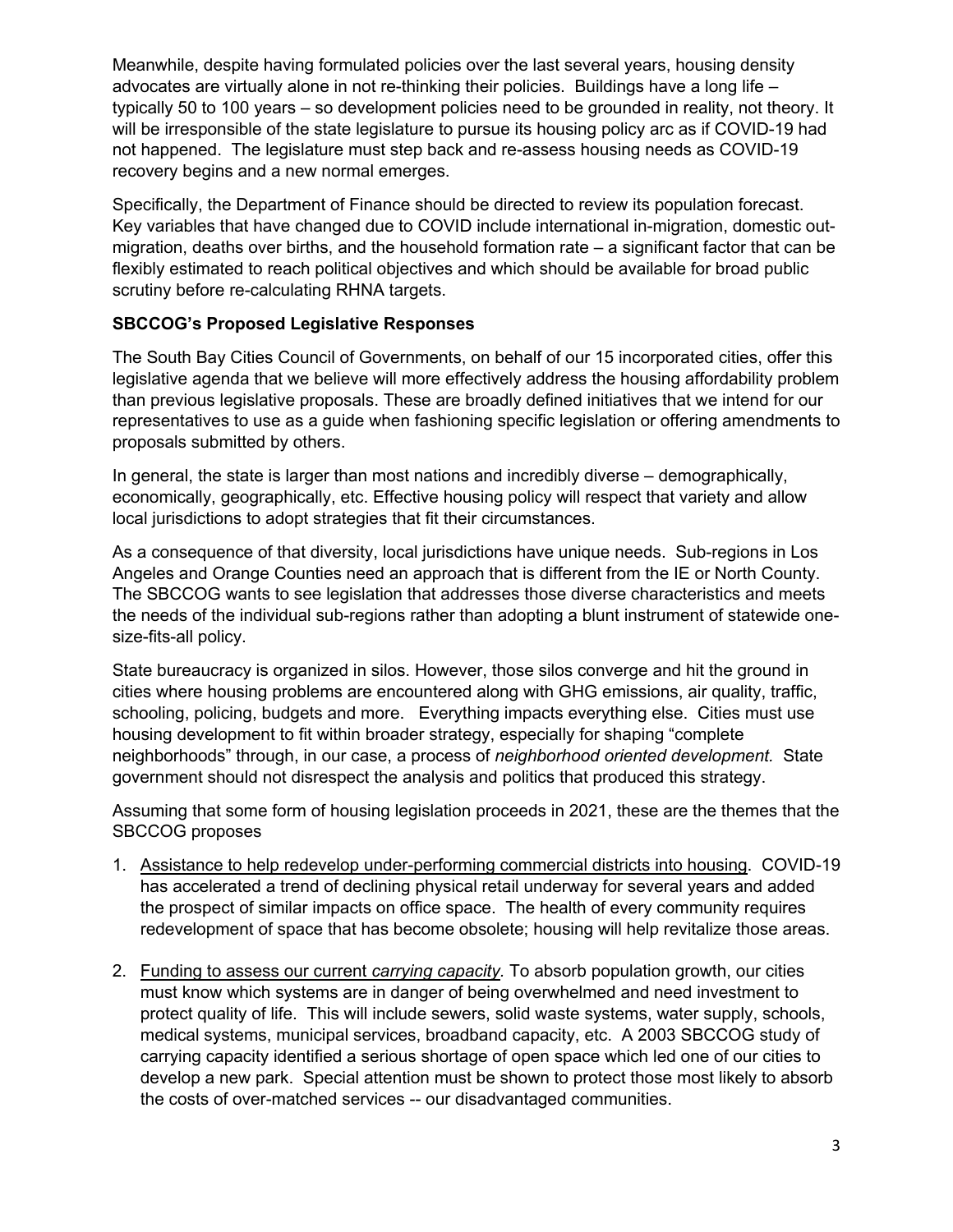- 3. The State sets performance standards to ensure new housing complies with local sustainable policies. It is essential that legislation to stimulate new housing also mandates a companion mobility strategy that will reduce carbon generated by travel choices made by the occupants of those new housing units. The State should require new housing developments to meet zero emission targets established by the appropriate agency. For example, new housing developments above a threshold size could be required to submit a mobility plan showing how 50% of the trips generated will be taken on a zero emission mode. The State should set that standard just as CARB establishes the carbon reduction target that each region's Sustainable Communities Strategy must meet.
- 4. Policy passed and signed into law should include an evaluation mechanism. Housing policy can impact the built environment for 50-100 years. It's important to get it right and correct wrong assumptions. New legislation should build-in an evaluation within 3 years of adoption. For example, no state agency is monitoring, let alone evaluating, the ADU policies. Since this program allows density increases by-right in single family neighborhoods, understanding its success developing affordable housing should be evaluated before density by-right is expanded.
- 5. Protect against *gentrification* and flipping by corporate speculators. With density by-right, large private real estate firms will have the incentive to purchase single family homes, (some distressed because of COVID-19) build maximum allowable units and sell as an income property. Should some by-right density legislation pass, it should limit corporate ownership.
- 6. Local government land use authority and institutional planning capacity is required in order to manage sustainability and resilience at the neighborhood scale. This involves siting decisions that are coordinated with mobility infrastructure and services, consistent with the sub-regional CAP if there is one, or the regional SCS if there is not. Development by-right will produce an entirely different outcome at a time when society cannot afford it. Adding density to auto-dependent single family neighborhoods will simply add carbon to the air and cars to the roads. Whatever might be gained in housing supply will be off-set by environmental damage.
- 7. Programs to support housing purchases by tenants. Housing purchase programs will help those households build equity to better secure their future. Many South Bay cities, especially those with disadvantaged communities, are home to long-time tenants who pay relatively high rents without the equity and protections afforded to owners. Housing legislation is needed to address this situation.

In addition to these 7 initiatives, the SBCCOG would support legislation that will meet the needs of the counties and sub-regions outside the metropolitan job centers. This includes:

- Develop incentives to form new businesses and generally attract jobs to housing-rich subregions.
- Incentivize medical and educational institutions to advance telemedicine and distance education programs for distribution throughout the region, reducing the absolute need for physical access.